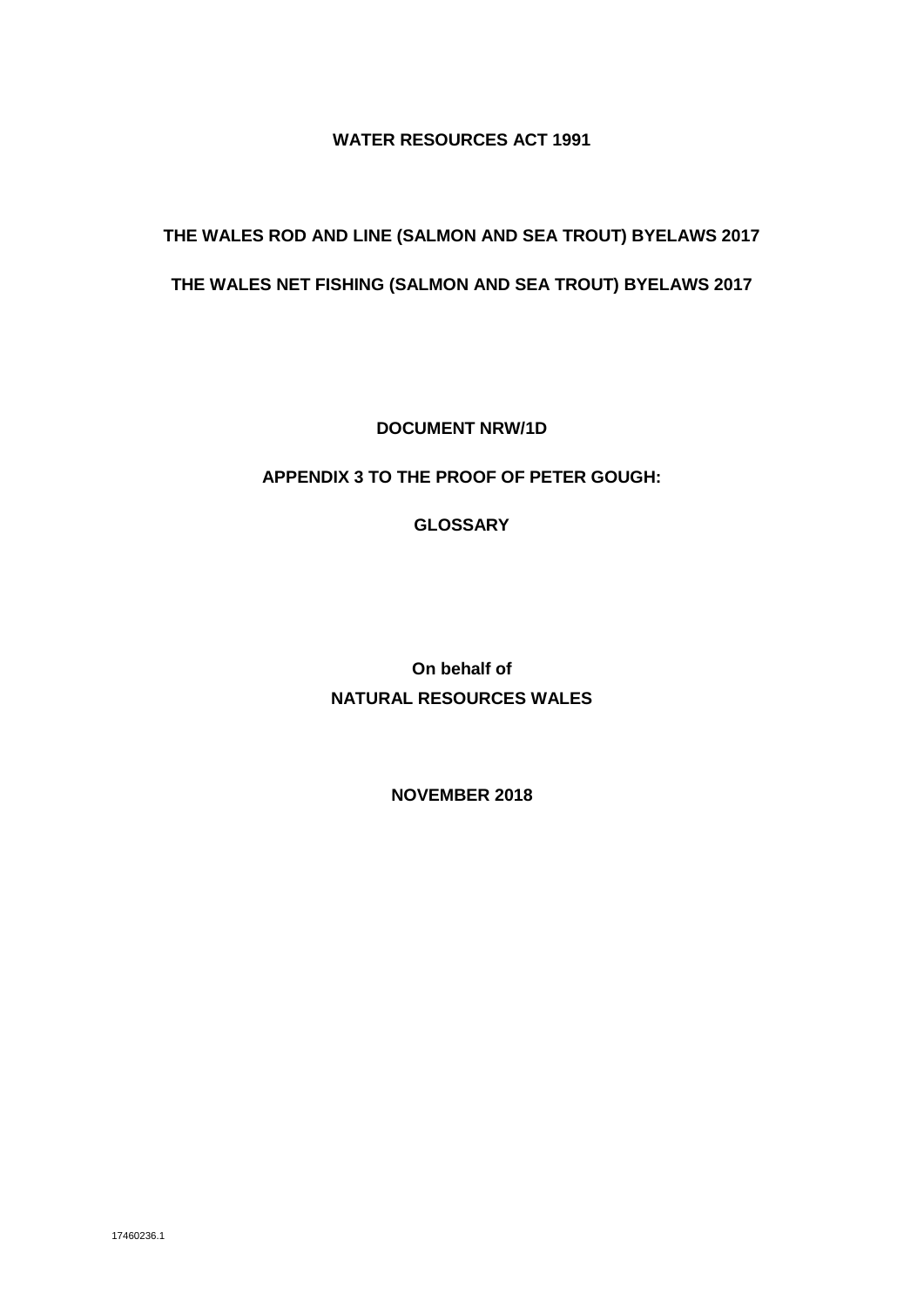| 1 Sea Winter                          | Fish that has spent one winter at sea                                                                                                                                                                                                                                                                                                                                                                                            |
|---------------------------------------|----------------------------------------------------------------------------------------------------------------------------------------------------------------------------------------------------------------------------------------------------------------------------------------------------------------------------------------------------------------------------------------------------------------------------------|
| 2 Sea Winter                          | Fish that has spent two winters at sea                                                                                                                                                                                                                                                                                                                                                                                           |
| <b>Adult</b>                          | Salmon after the middle of the first winter spent at sea, after which<br>the main categorisation is by sea-age, measured in sea-winters<br>(e.g. grilse, or 1SW; two sea winter, or 2SW).                                                                                                                                                                                                                                        |
| <b>Anadromous fish</b>                | Fish, born in freshwater, that migrates to sea, to grow and mature,<br>and then returns to freshwater as an adult to spawn (e.g. salmon,<br>sea trout).                                                                                                                                                                                                                                                                          |
| <b>At Risk</b>                        | When river stocks are statistically failing to meet their management<br>objective. (Strictly, there is a less than 5% chance that they are<br>meeting the objective.)                                                                                                                                                                                                                                                            |
| <b>Bait fishing</b>                   | Fishing with natural or artificial bait, typically worm, shrimp or<br>prawn (does not include fly and spinning baits)                                                                                                                                                                                                                                                                                                            |
| <b>Barbless/debarbed</b>              | Barb removed from a hook by the fisherman squashing, crimping<br>or filing it down.                                                                                                                                                                                                                                                                                                                                              |
| <b>Bayesian credible</b><br>intervals | The range of values within which a parameter has a given<br>probability of falling. For instance, if there is a 95% chance that the<br>true value of the parameter is above one figure $(X)$ and below<br>another figure $(Y)$ then the range from X to Y is a 95% credible<br>interval. This may be distinguished from a "confidence interval",<br>which is the likelihood of a parameter falling within a particular<br>range. |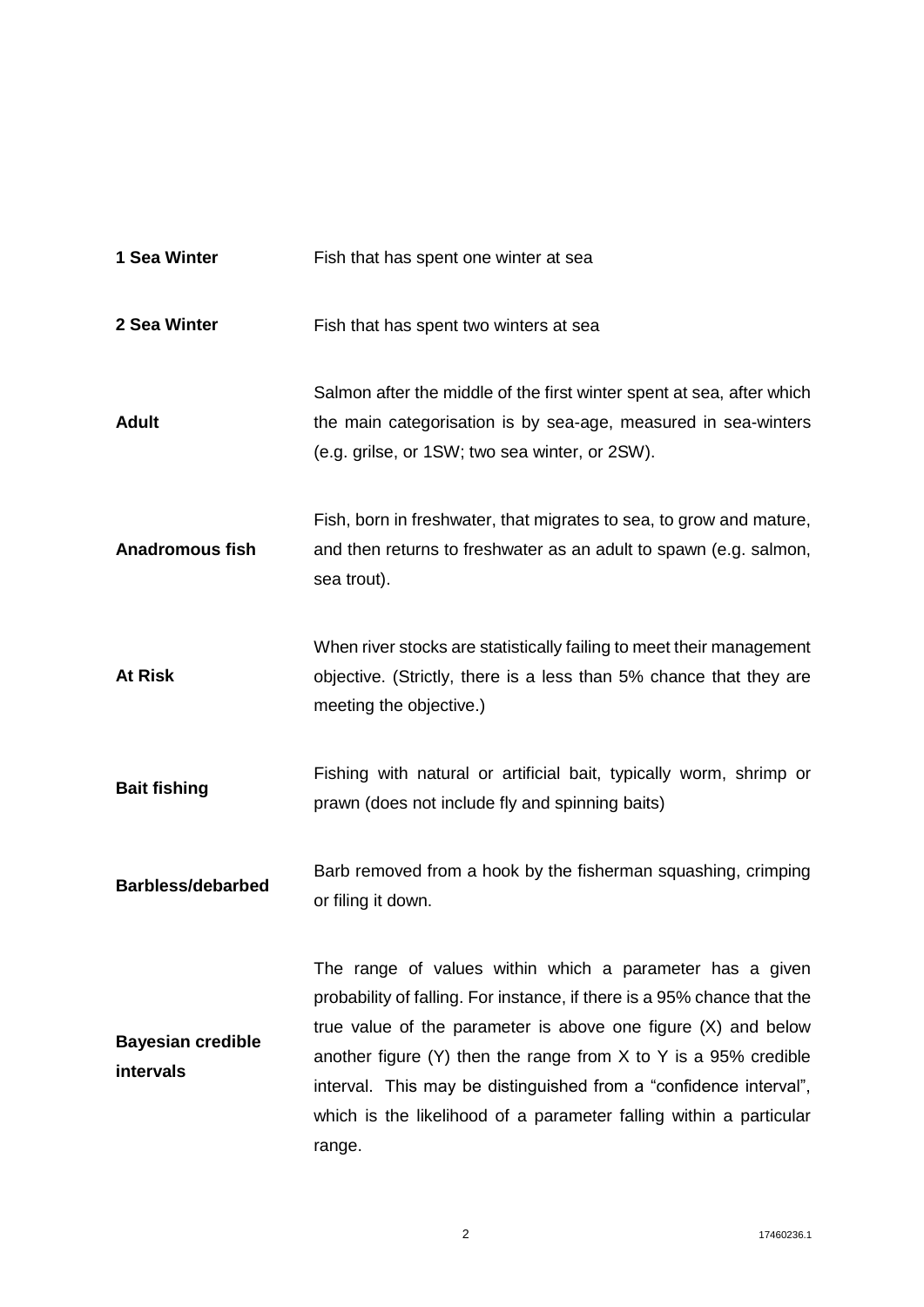| <b>By-catch</b>           | The capture of non-targeted fish                                                                                                                                                                                                                                                                                                                                                                                |
|---------------------------|-----------------------------------------------------------------------------------------------------------------------------------------------------------------------------------------------------------------------------------------------------------------------------------------------------------------------------------------------------------------------------------------------------------------|
| <b>Catadromous fish</b>   | Fish that are born in saltwater, migrate into freshwater as juveniles,<br>where they mature before migrating back to the ocean as adults to<br>spawn (e.g., eels).                                                                                                                                                                                                                                              |
| <b>Catch and Release</b>  | A method of angling where some or all of the fish caught are<br>released after capture.                                                                                                                                                                                                                                                                                                                         |
| <b>Catchment</b>          | The area of land drained by a river (e.g. River Tywi catchment).                                                                                                                                                                                                                                                                                                                                                |
| <b>Conservation Limit</b> | Conservation Limits serve as biological Reference Points, used to<br>define the minimum levels below which stocks should not be<br>allowed to fall. The CL for each river is set at a stock size (defined<br>in terms of eggs deposited) below which further reductions in<br>spawner numbers are likely to result in significant reductions in the<br>number of juvenile fish produced in the next generation. |
| <b>Coracle</b>            | A small, rounded 1-man boat. Coracles fish in pairs on the Tywi,<br>Taf and Teifi estuaries. A net is suspended between the two<br>coracles.                                                                                                                                                                                                                                                                    |
| <b>Diadromous Fish</b>    | Diadromous fish spend part of their life cycles in fresh water and<br>part in salt water. These represent both anadromous and<br>catadromous fish.                                                                                                                                                                                                                                                              |
| Draft or seine net        | A long fishing net which hangs vertically in the water with floats at<br>the top and weights at the bottom edge, the ends being drawn<br>together to encircle the fish. Can be fished from a boat or by<br>wading.                                                                                                                                                                                              |
| <b>Ecosystem</b>          | A community of organisms and their physical environment<br>interacting as an ecological unit.                                                                                                                                                                                                                                                                                                                   |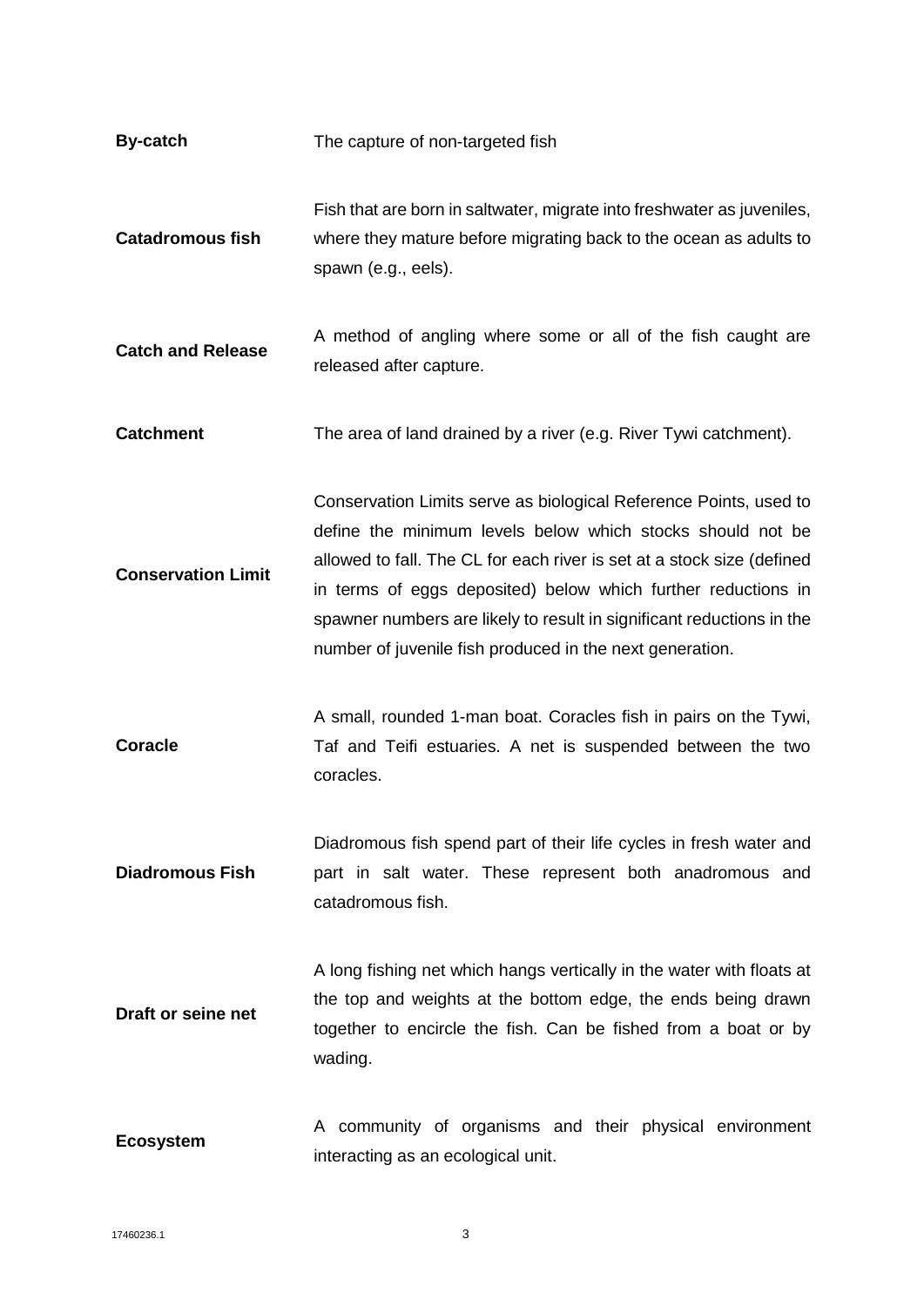**Egg shortfall**  The difference in the number of eggs required to meet the management objective and what is calculated to be produced.

**Electrofishing** A sampling method commonly used on small to medium sized streams (usually up to c.10m wide) to obtain abundance estimates for juvenile salmon and trout. The technique uses a small electric field delivered into the water by a portable anode carried by the sampler. Fish within the field are stimulated to swim involuntarily, making them vulnerable to capture by hand-net. The fish are unharmed by this process.

**Escapement** Fish that survive to spawn after exploitation of the stock.

**EU Directive**  European Union legislation with objectives that are binding on Member States, but which must be implemented through national legislation within a prescribed time-scale

**Exploitation Removal of fish from a stock by fishing** 

**Fecund** Fish producing or capable of producing an abundance of offspring or new growth.

**Fishery**  An area where it is, or may be, lawful to fish and where the resource is exploitable.

**Fly fishing** An angling method in which an artificial "fly" is used to catch fish. The fly is usually cast using a fly rod, reel, and specialised line.

- **Flying C** The Flying Condom also known as the Flying C is a particular style of lure commonly used in spinning for salmon and sea trout.
- **Fry** Young salmon or trout that have hatched out in the current year, normally in May at the stage from independence of the yolk sac as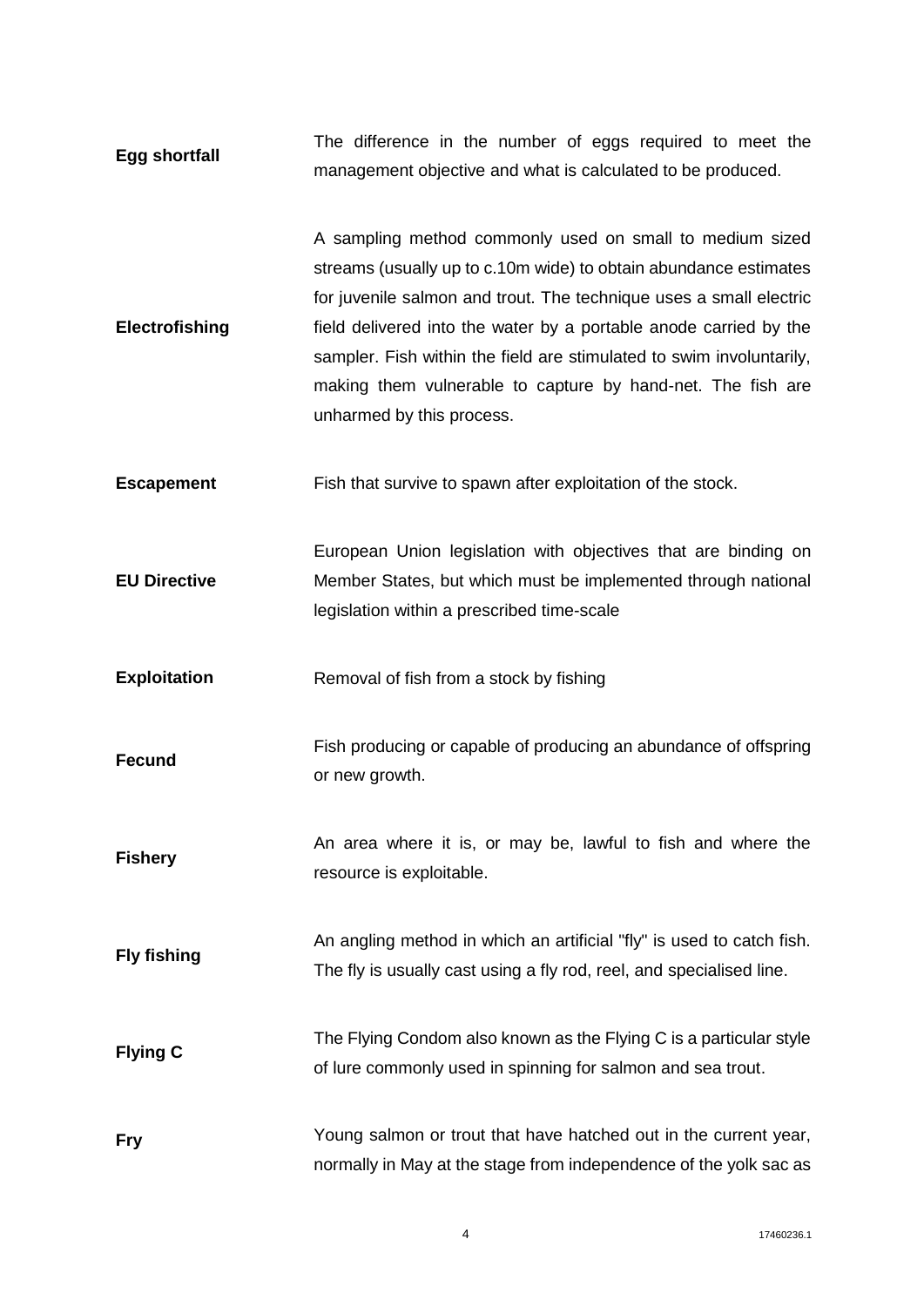the primary source of nutrition up to dispersal from spawning areas (redds).

**Future Lifetime Egg**  A spreadsheet model developed to calculate various metrics of sea trout stocks in order to support decisions on catch regulation. The principal feature is the use of life table approaches which allow the calculation of future life time egg production (FLE) of individual fish, age and size classes.

**Generation Time** The duration of a generation. Salmon can be considered to have a generation time of up to 5 years in Wales, spending 1 to 3 years in freshwater before migrating to sea, typically returning either after 1 year as grilse, or 2 or (occasionally) 3 years as MSW salmon.

**Gillnet**  A fishing net which is hung vertically so that fish get trapped/meshed in it by their gills.

Good ecological status chemical characteristics expected under sustainable conditions. A key target under the EU Water Framework Directive. Water bodies of 'good ecological status' should have the biological and Practicality and the cost to society have to be considered in achieving this and this principle is also inherent in the WFD.

**Grilse**  An adult salmon that has spent only one winter feeding at sea (1SW salmon) before returning to freshwater to spawn; normally only applied to salmon in homewaters.

**Heritage fishery**  A fishery which uses a method that is considered to have an aspect of worth or importance attached by people to qualities of places, communal or historical value. e.g. coracle fishing.

**Holarctic**  The biogeographic range of wild Atlantic salmon in the northern hemisphere.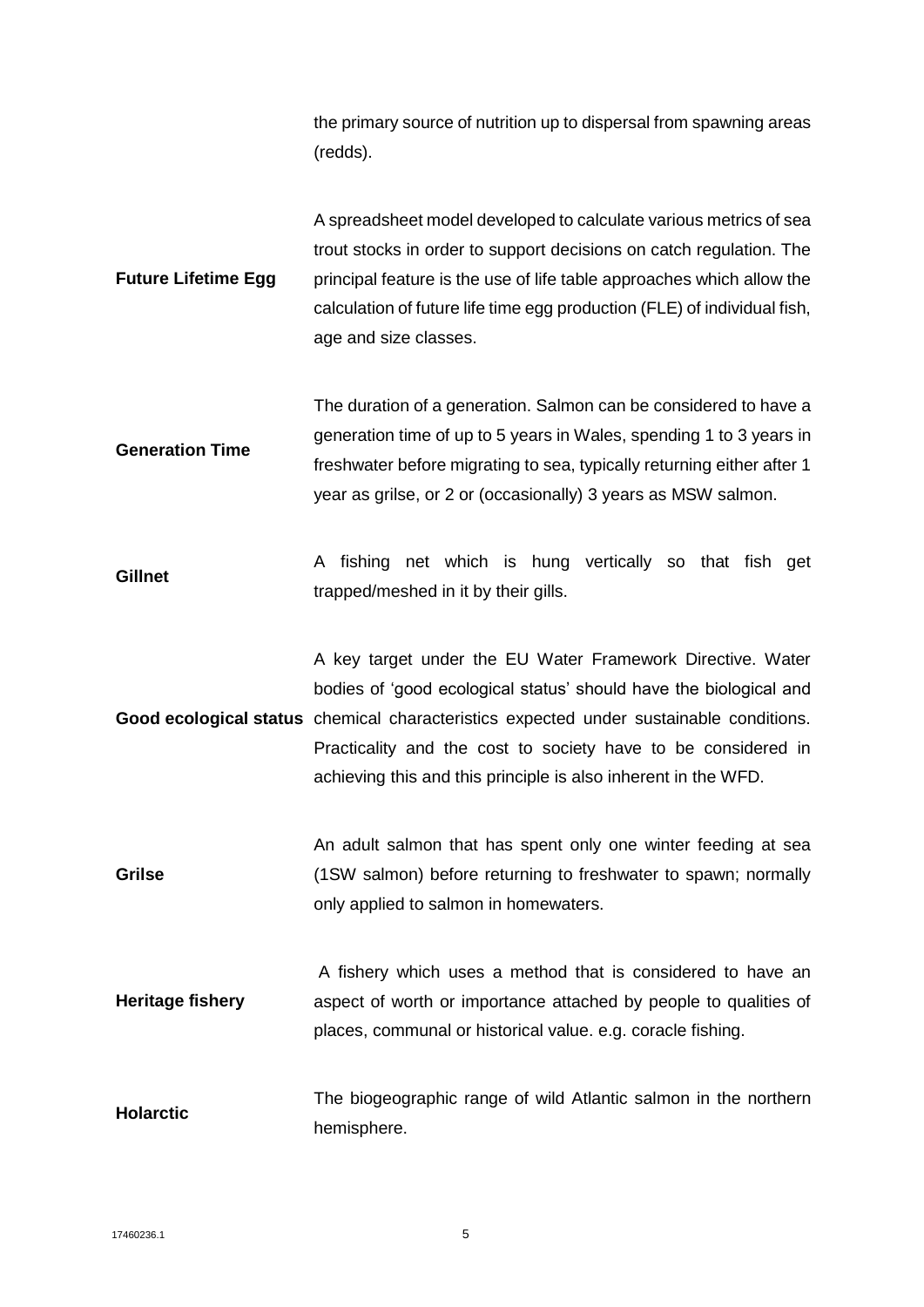| <b>Juvenile</b>              | Young fish including fry, parr and smolt.                                                                                                                                                                                                                                                                                                                                                                                                                                                                                                                                                                                                                          |
|------------------------------|--------------------------------------------------------------------------------------------------------------------------------------------------------------------------------------------------------------------------------------------------------------------------------------------------------------------------------------------------------------------------------------------------------------------------------------------------------------------------------------------------------------------------------------------------------------------------------------------------------------------------------------------------------------------|
| <b>Licensee</b>              | A holder of a licence which permits them to fish with the use of a<br>net.                                                                                                                                                                                                                                                                                                                                                                                                                                                                                                                                                                                         |
| Lure                         | A type of artificial fishing bait which is designed to attract a fish's<br>attention. The lure uses movement, vibration, flash and colour to<br>bait fish.                                                                                                                                                                                                                                                                                                                                                                                                                                                                                                         |
|                              | The 'management objective' used for each river in England and<br><b>Management Objective</b> Wales is that the stock should be meeting or exceeding its CL in at<br>least four years out of five (i.e. >80% of the time), on average.                                                                                                                                                                                                                                                                                                                                                                                                                              |
| <b>Management target</b>     | A spawning stock level for managers to aim at to meet the<br>management objective.                                                                                                                                                                                                                                                                                                                                                                                                                                                                                                                                                                                 |
| <b>Mixed stock fishery</b>   | A fishery that predominantly exploits mixed river stocks of salmon.<br>The policy in England and Wales is to move to close coastal net<br>fisheries that exploit predominantly mixed stocks where the<br>capacity to manage individual stocks is compromised. Fisheries,<br>including MSFs, operating within estuary limits are assumed to<br>exploit predominantly fish that originated from waters upstream of<br>the fishery; these fisheries are carefully managed to protect the<br>weakest of the exploited stocks, guided by the decision structure<br>and taking into account socio-economic factors and European<br>Conservation status where applicable. |
| <b>Multiple-run fishings</b> | Electrofishing survey method involving multiple fishing runs<br>(usually 2 or 3) on the same sampling occasion. The fish caught<br>are removed and counted at the end of each run and the depletion<br>in catch over 2 or 3 runs is used to estimate the total fish population<br>within the site                                                                                                                                                                                                                                                                                                                                                                  |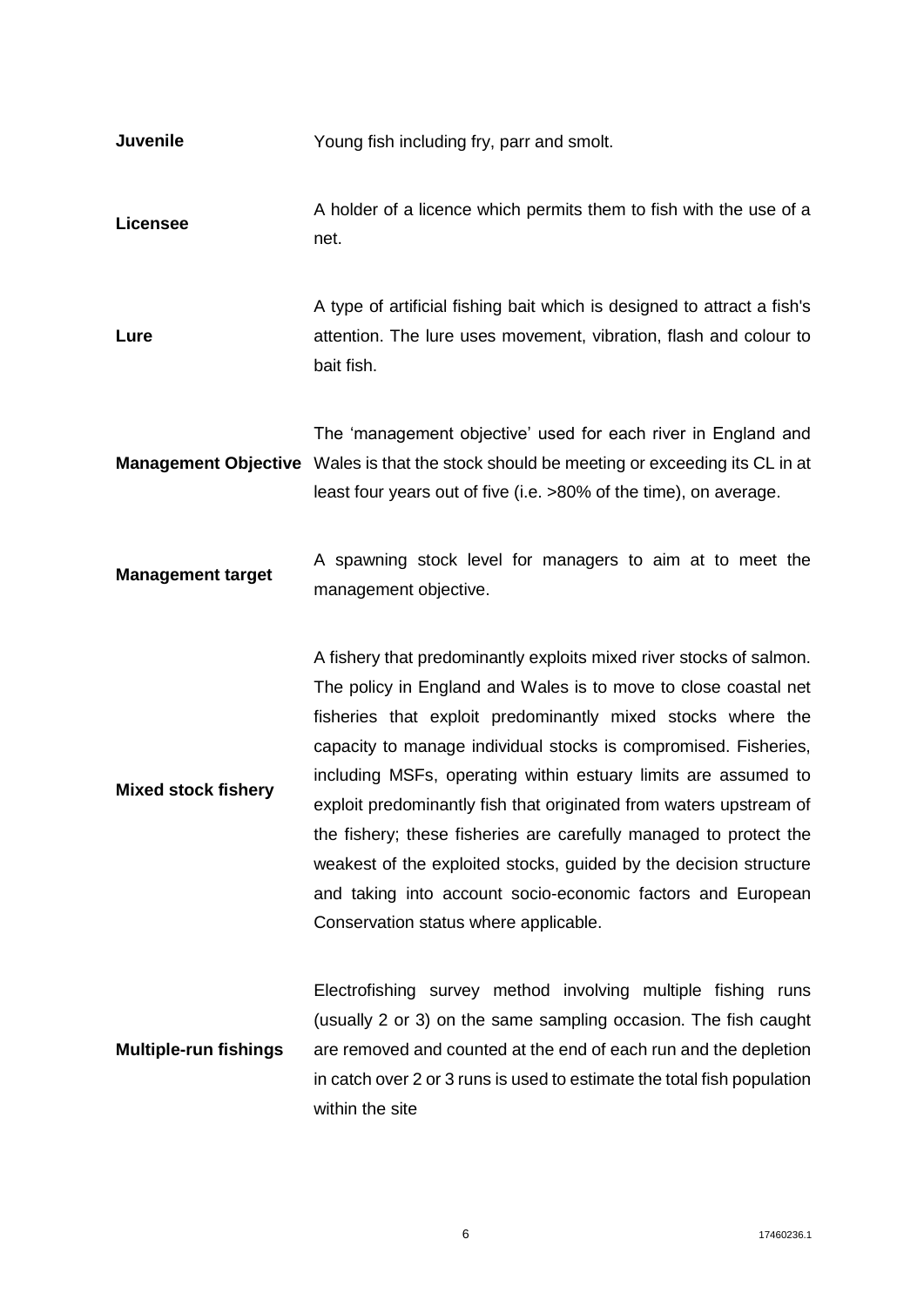| Multi-beam sonar                  | A device used to detect fish by emitting a fan of sound waves into<br>water.                                                                                                                                                                                                           |
|-----------------------------------|----------------------------------------------------------------------------------------------------------------------------------------------------------------------------------------------------------------------------------------------------------------------------------------|
| <b>Multi-Sea-Winter</b><br>salmon | An adult salmon that has spent two or more winters at sea.                                                                                                                                                                                                                             |
| Natura 2000                       | The European network of protected sites (SPAs and SACs) that<br>will be established under the Birds and Habitats Directives                                                                                                                                                            |
| <b>Net Limitation Order</b>       | Mechanism under the Salmon and Freshwater Fisheries Act, 1975<br>to limit the number of nets or traps fishing a public fishery. Each<br>order limits the number of licences for fishing with nets that may be<br>issued in any specific fishery for up to 10 years.                    |
| <b>Not at Risk</b>                | When river stocks are statistically meeting their management<br>objective. (Strictly, there is at least a 95% chance that they are<br>meeting the objective.)                                                                                                                          |
| Parr                              | Juvenile salmon in the stage following fry until its migration as a<br>smolt, Salmon parr are typically <16 cm long and have parr-marks<br>(dark vertical bars) on the sides of the body.                                                                                              |
| <b>Pelagic fisheries</b>          | Fish which live in the pelagic zone of ocean or lake waters being<br>neither close to the bottom nor near the shore, typified by high seas<br>fisheries. In contrast with demersal fish, which do live on or near<br>the bottom, and reef fish, which are associated with coral reefs. |
| <b>Plugs</b>                      | A popular type of hard-bodied fishing lure. They are widely known<br>by a number of other names depending on the country and region.<br>Such names include crankbait, wobbler, minnow, shallow-diver.                                                                                  |
| <b>Post-smolt</b>                 | Young salmon, at the stage from leaving the river (as smolts) until<br>the middle of its first winter in the sea.                                                                                                                                                                      |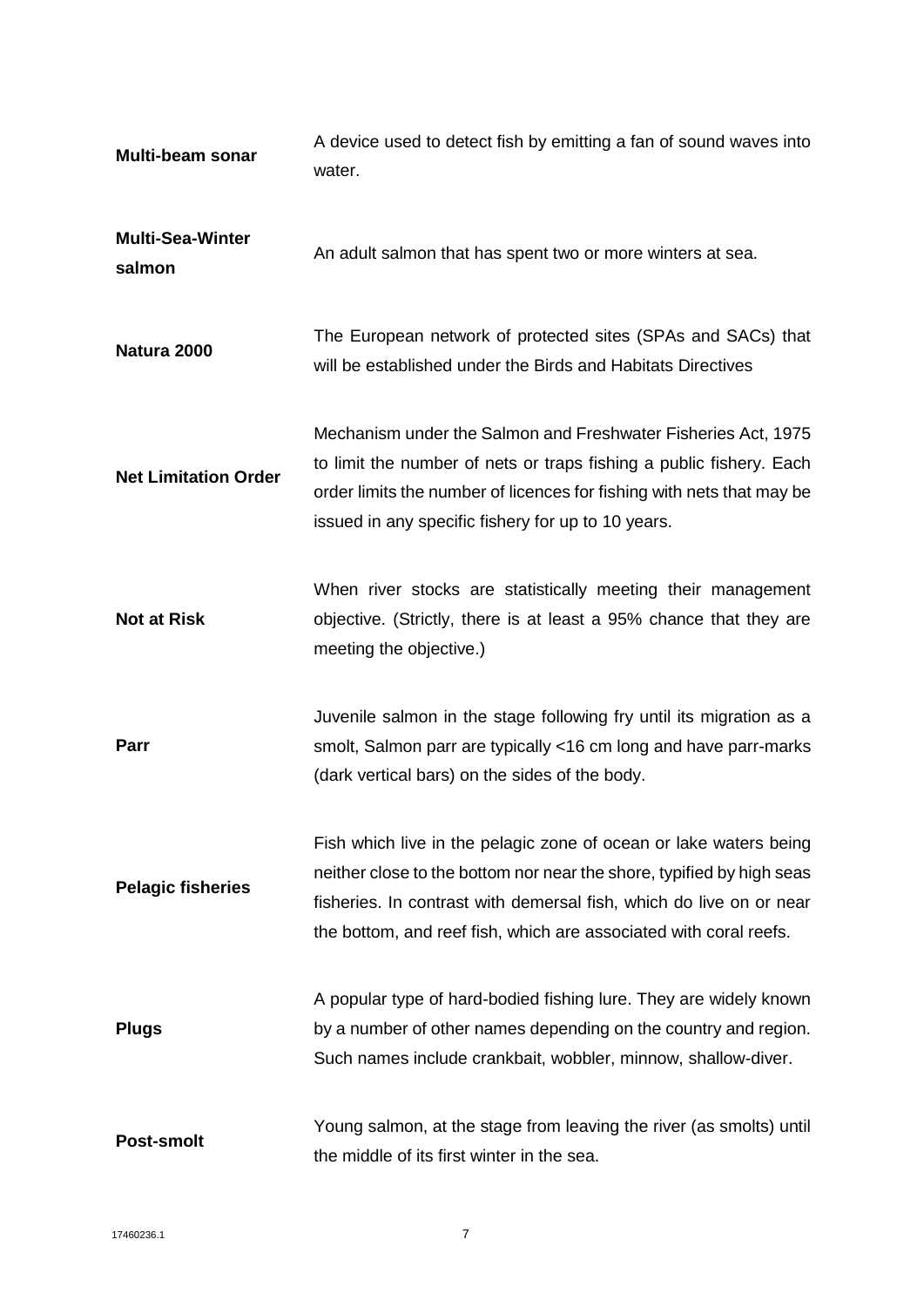**Precautionary Approach or Precautionary Principle** An approach to risk management whereby if there is the possibility that a given policy or action might cause harm to the public or the environment and if there is still no scientific consensus on the issue, the policy or action in question should not be pursued.

Principal Salmon River are the Wye, Usk, Taff & Ely, Ogmore, Tawe, Tywi, Taf, Eastern Rivers which on average have a catch of over 50 fish per year and therefore require a Salmon Action Plan to ensure that conservation limits are met. Listed in 1998 Ministerial Direction. In Wales, they Cleddau, Western Cleddau, Nevern, Teifi, Rheidol, Dyfi, Dysinni, Mawddach, Dwyryd, Glaslyn, Dwyfawr, Seiont, Ogwen, Conwy, Clwyd, and Dee

- **Probably At Risk**  When the likelihood of river stocks passing their management objective is between 5% and 50%.
- **Probably Not At Risk**  When the likelihood of river stocks passing their management objective is between 50% and 95%.

**Quantitative Survey** Quantitative surveys utilise a catch depletion method, which gives a population estimate. Electric fishing is carried out for a measured length of the watercourse, which is netted at either end to ensure a closed population. This area is fished three times successively or until a good depletion is obtained. The fish are then identified, measured and counted.

- **Recruits**  The abundance of fish measured at a particular point in the life cycle, e.g. at the juvenile stages, the smolt stage, prior to the first fishery (recruitment to the fishery), or as returning spawners.
- **Reference point** An estimated value derived from an agreed scientific procedure and/or model which corresponds to a state of the resource and/or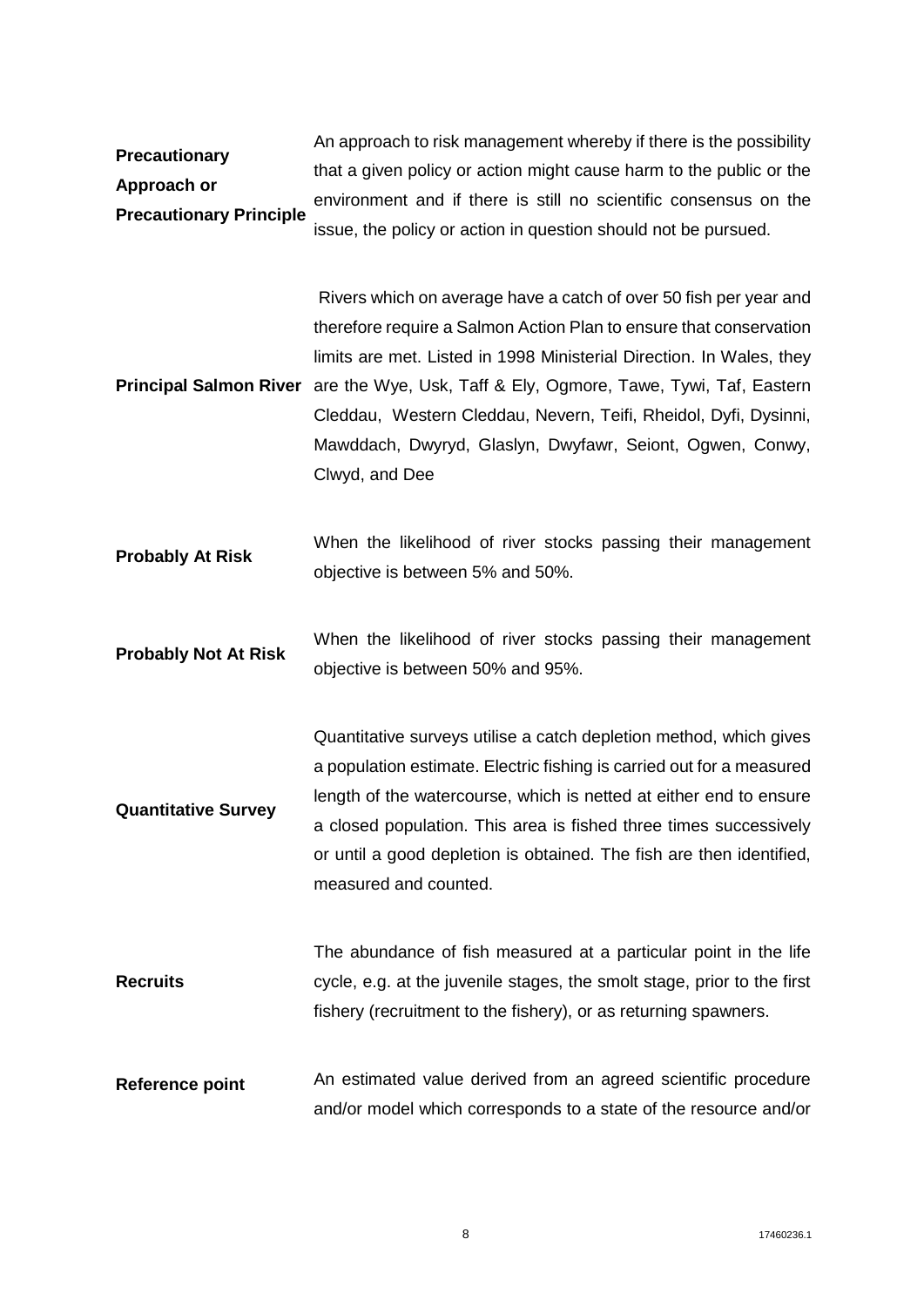of the fishery and can be used to assess stock status or inform management decisions.

**Run** - The number of adult salmon ascending, or smolts descending, a river in a given year. The main smolt run takes place in spring, whereas adult salmon runs may occur in spring, summer, autumn or winter.

**Salmonid**  A fish belonging to the family *Salmonidae*, which includes the Atlantic salmon (*Salmo salar*), brown and sea trout (*Salmo trutta)*

**Sea age** The number of winters that a salmon has remained at sea.

**Sea trout**  Anadromous form of the trout (*Salmo trutta*) from the post-smolt stage; the brown trout remains in freshwater throughout its life

**Semi-Quantitative Survey**  Electrofishing is carried out for a measured length of the watercourse. The fish are then identified, measured and counted. Unlike the quantitative method this method does not rely on a depletion, so a P value can be applied to calculate and estimate of what a quantitative method would have produced.

**Smolt**  The stage in the life cycle of a salmon when the parr undergo physiological changes, become silver in appearance and migrate to sea. Salmon smolts are typically 12-16 cm long and migrate to sea in spring.

**Smolt age**  The number of winters, after hatching, that a juvenile salmon remains in freshwater prior to emigration as a smolt (this does not, therefore, include the winter in which the egg was laid).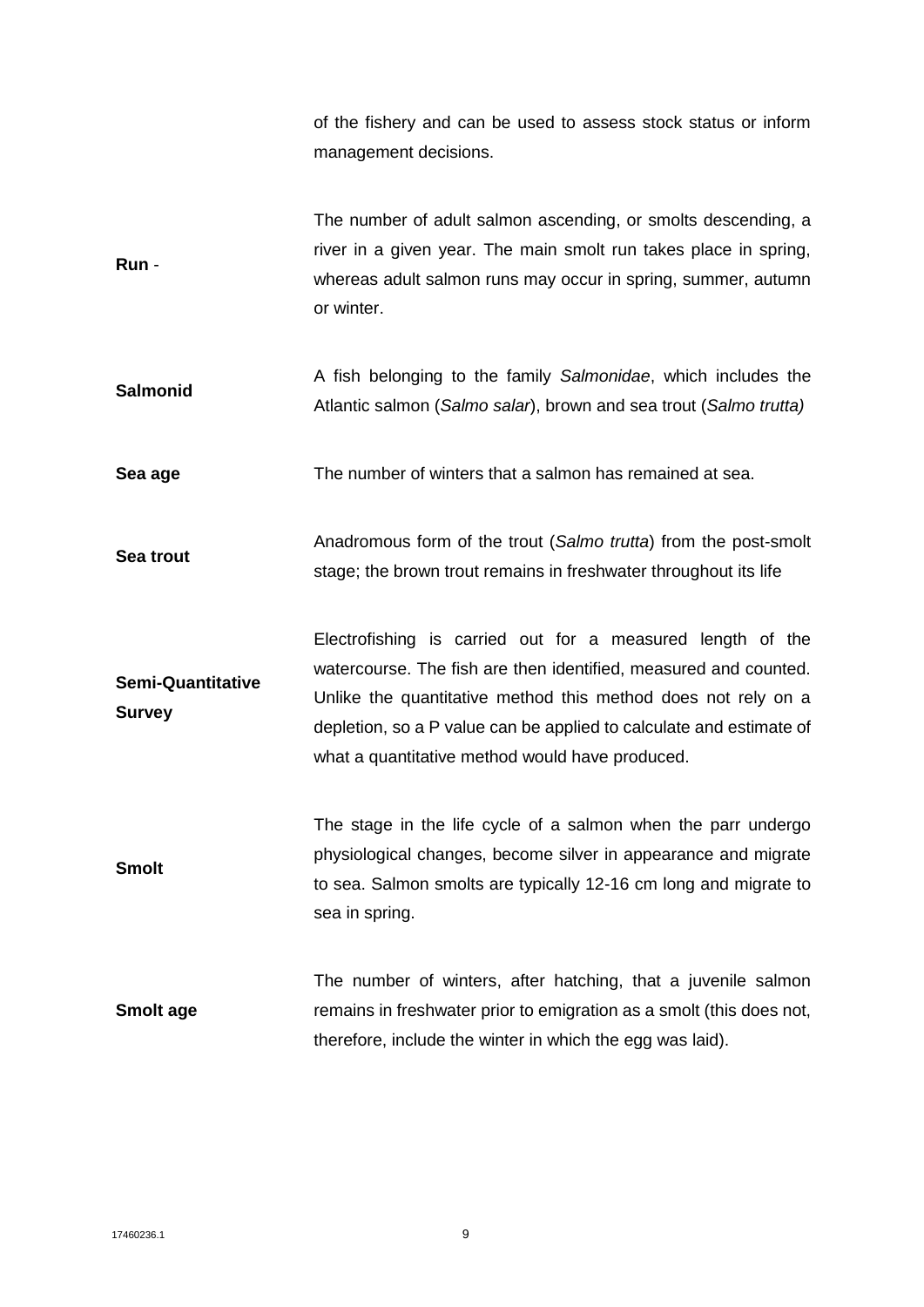**Smolt Output** A general term that refers to the numbers of salmon or sea trout smolts produced by a river system usually on an annual basis. The capacity of a system to produce smolts (and earlier life stages) is largely dependent on the extent and quality of the freshwater environment. This capacity is also referred to as the 'carrying capacity' and signifies that there are limits to the numbers of fish any one river can produce. Poor survival at sea is currently a major and universal constraint on the numbers adults returning to our rivers, but an area where we have little control. Hence, ensuring that as many fish as possible survive to spawn and maintaining and improving the quality of the freshwater environment in order to maximise smolt output are key management objectives.

**Spatial Survey**  Surveys that are completed once every 6 years on a rolling programme and consist of a greater number of sites which cover the entire catchment. These surveys aim to show spread of species rather than trends over time (see temporal surveys).

**Spawning stock**  The part of a stock which is mature and breeding, the number or biomass of all fish beyond the age or size class in which 50% of the individuals are mature.

**Special Area of Conservation**  An area designated under the EU Habitats Directive (92/43/EEC) giving added protection to identified species and habitats. Where salmon is a "qualifying species", additional protection measures are required specifically for salmon.

- **Spoons, Spinners, Plugs** Three main types of lures used to spin for salmon and sea trout.
- **Spring salmon**  Multi-sea-winter salmon which return to freshwater early in the year, usually before the end of May.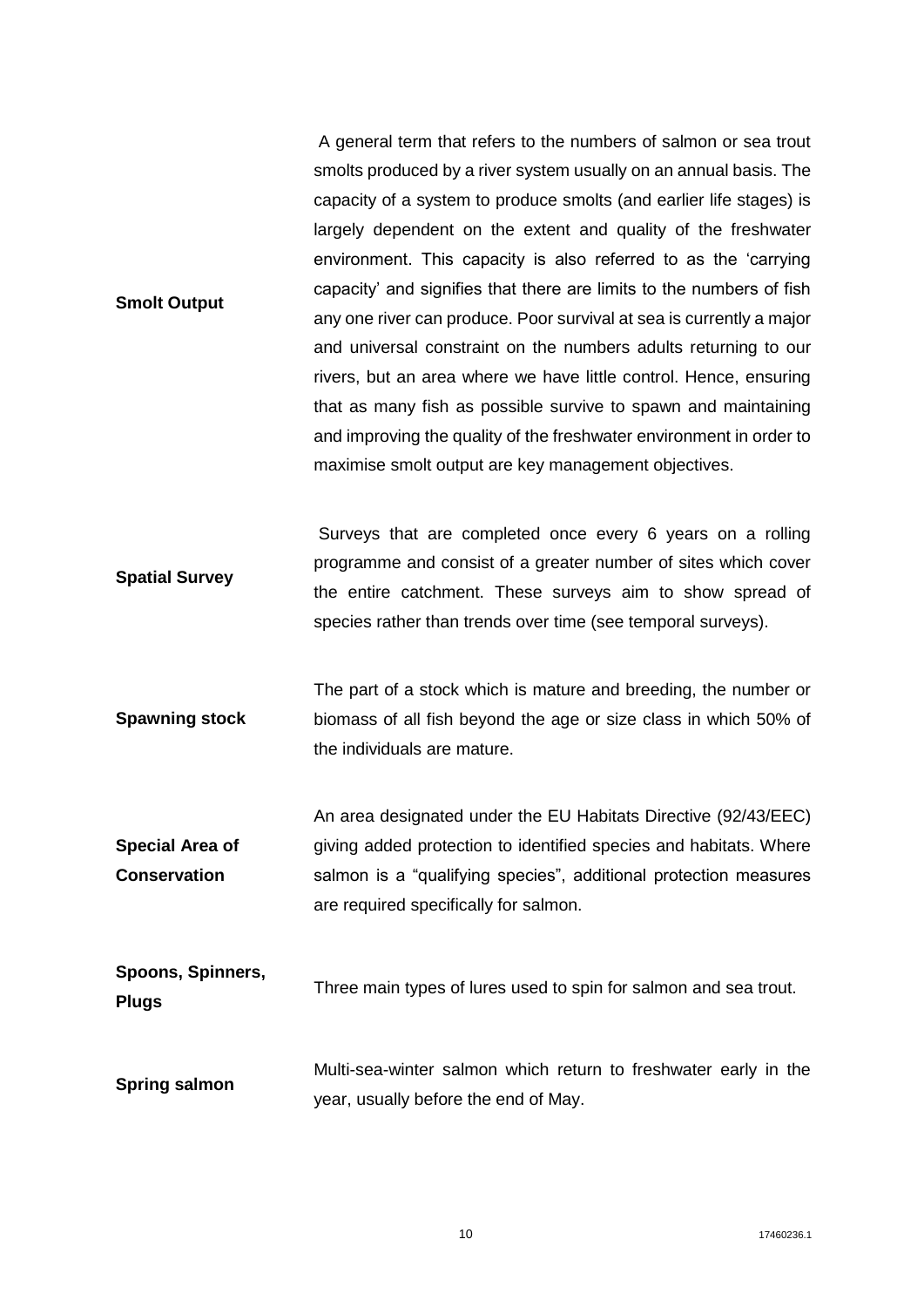#### **Statistically Significant**  When there is a less than 95% chance that the outcome is down to chance.

**Stock**  A management unit comprising one or more salmon populations, which may be used to describe those salmon either originating from or occurring in a particular area. Thus, salmon from separate rivers are referred to as "river stocks". (N.B. Very large management units, such as the salmon exploited at West Greenland, which originate from many rivers, are often referred to as 'stock complexes').

**Stock recruitment models** Fishery models that predict the amount of juvenile recruitment as a function of the parent stock.

**Stocking** The intentional release of fish into an ecosystem.

**Sustainable**  management of natural compromising the ability of future generations to meet their needs, **resources**  Using natural resources in a way and at a rate that maintains and enhances the resilience of ecosystems and the benefits they provide, in doing so, meet the needs of current generations without and contribute to the achievement of the well-being goals set out in the Well-being of Future Generations (Wales) Act 2015. Also referred to as sustainable management.

**Sustainable use** The use of a biological resource in a way and at a rate that does not lead to the long-term decline of its potential to meet the needs and aspirations of present and future generations. Sustainable use does not imply that abundance is constant.

**Tagging** Marking or attaching a tag to an individual or group of individuals, so that it or they can be identified on recapture; used to estimate population size or loss, or for the study of movement, migration and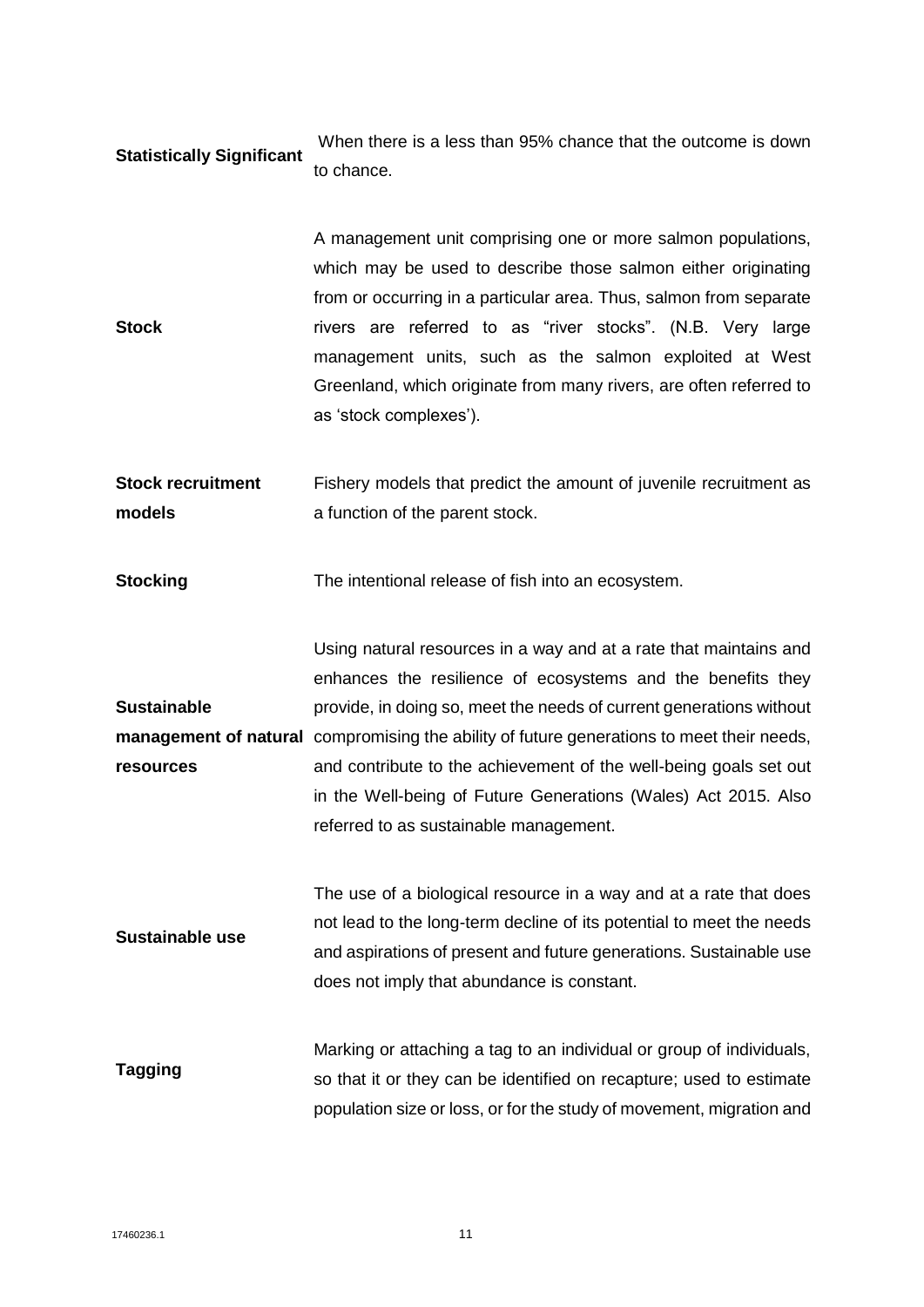stock delineation, for the examination in a stock and for the recovery of biological specimens.

- **Temporal Survey**  Surveys that are completed once a year to show population trends over time.
- **Traditional Fishery**  A fishery which uses a long-established method such as seine netting.
- **Trammel net**  A three-layered net, designed so that a fish entering through one of the large-meshed outer sections will push part of the finermeshed central section through the large meshes on the further side, forming a pocket in which the fish is trapped.
- **Tube flies** Common type of fly for salmon and sea trout fishing tied on a tube made of plastic or metal
- **Waddington** Type of metal mount commonly used tying salmon and sea trout flies.

**Whitling**  Returning sea trout coming back to the river after only a few months at sea (less than 1 year). Small sea trout are variously called whitling, finnock, peal and herling (although whitling is a term generally used for small sea trout in estuaries).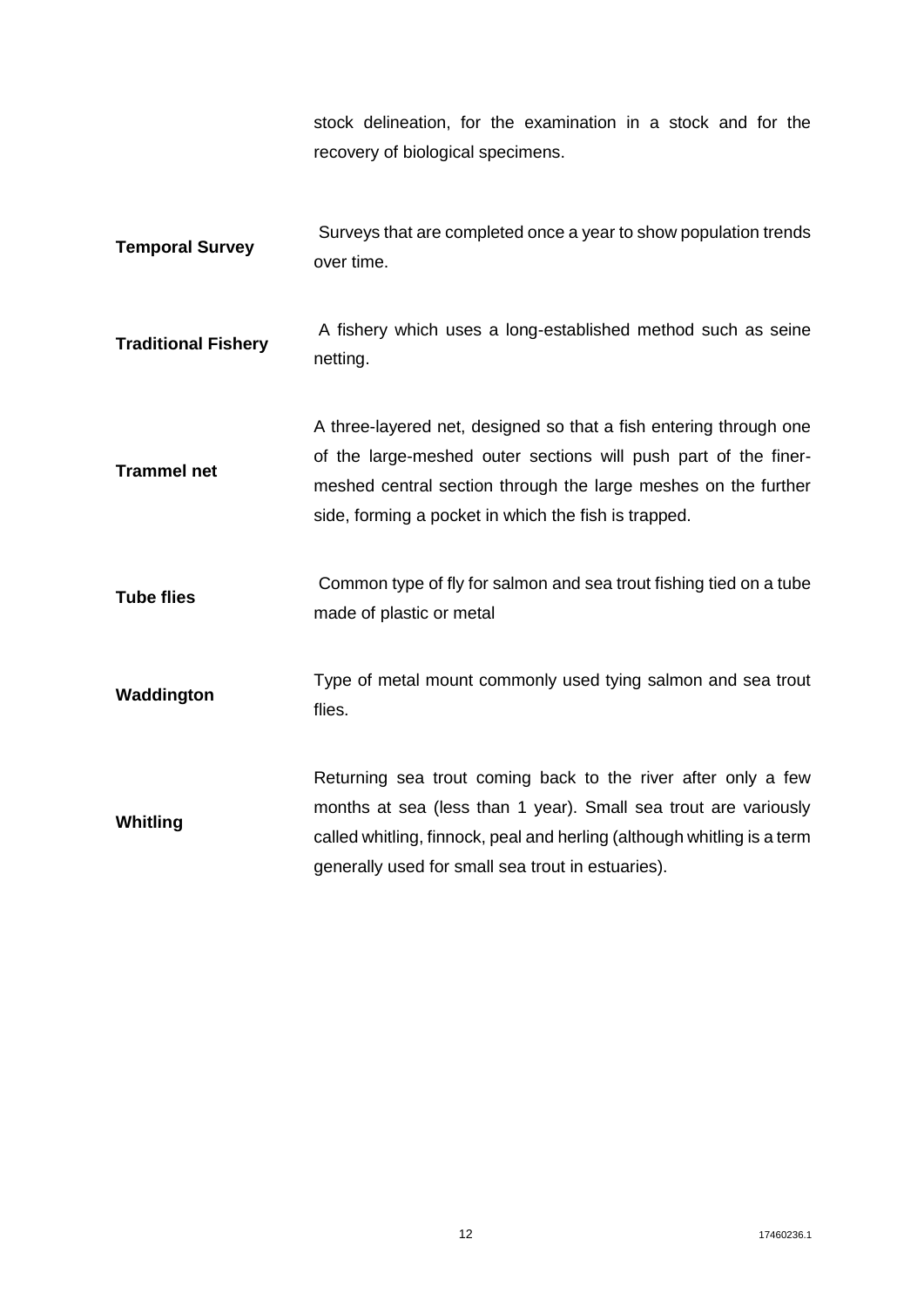#### **Abbreviations**

| 1SW             | One sea winter                                                                                               |
|-----------------|--------------------------------------------------------------------------------------------------------------|
| 2SW             | Two sea winter                                                                                               |
| <b>ACAP</b>     | Agreement on the Conservation of Albatrosses and Petrels                                                     |
| <b>ASCOBANS</b> | Agreement on the Conservation of Small Cetaceans in the Baltic, North-East<br>Atlantic, Irish and North Seas |
| C&R             | <b>Catch and Release</b>                                                                                     |
| <b>CEFAS</b>    | Centre for Environment, Fisheries and Aquaculture Science                                                    |
| <b>CL</b>       | <b>Conservation Limit</b>                                                                                    |
| <b>CPUE</b>     | Catch per Unit of Effort                                                                                     |
| <b>DCF</b>      | <b>Data Collection Framework</b>                                                                             |
| <b>DEFRA</b>    | Department for Environment, Food and Rural Affairs                                                           |
| <b>DIDSON -</b> | Dual Frequency Identification Sonar                                                                          |
| <b>DS</b>       | Decision structure.                                                                                          |
| <b>DSAP</b>     | Dee Stock Assessment Programme                                                                               |
| E&W             | <b>England and Wales</b>                                                                                     |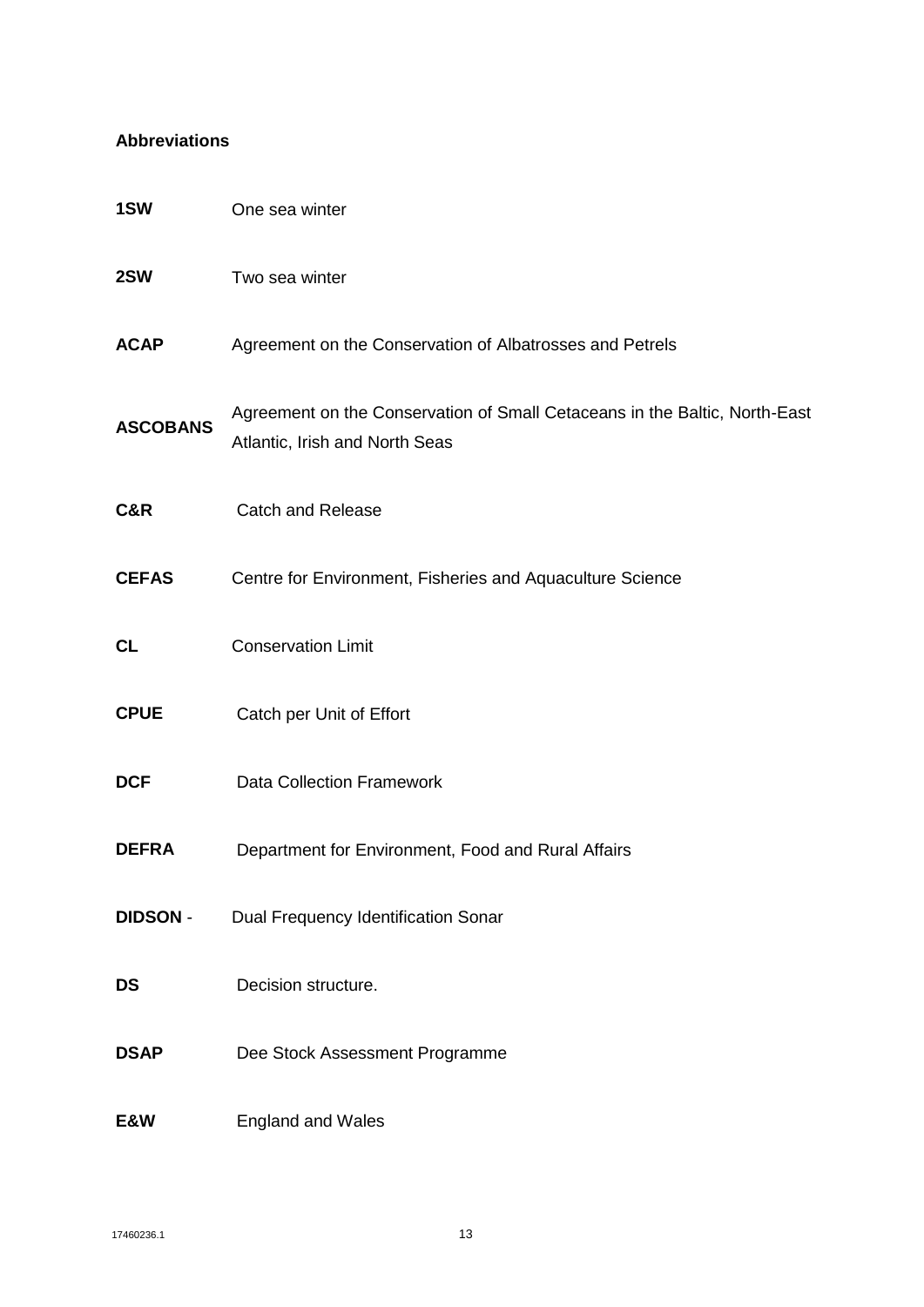| <b>FLE</b>       | <b>Future Lifetime Egg</b>                           |
|------------------|------------------------------------------------------|
| <b>GVA</b>       | Gross added value                                    |
| ICES -           | International Council for the Exploration of the Sea |
| IMO -            | International Maritime Organization                  |
| <b>IUCN</b>      | International Union for Conservation of Nature       |
| <b>MSF</b>       | Mixed stock fishery                                  |
| <b>MSW</b>       | Multi sea winter                                     |
| <b>MSY</b>       | Maximum Sustainable Yield                            |
| <b>MT</b>        | <b>Management Target</b>                             |
| N <sub>2</sub> K | Natura 2000                                          |
| <b>NASCO</b>     | North Atlantic salmon Conservation Organization      |
| <b>NEAC</b>      | <b>North-East Atlantic Commission</b>                |
| <b>NLO</b>       | <b>Net Limitation Order</b>                          |
| <b>NRW</b>       | <b>Natural Resources Wales</b>                       |
| <b>PFA</b>       | Pre-fisheries abundance                              |